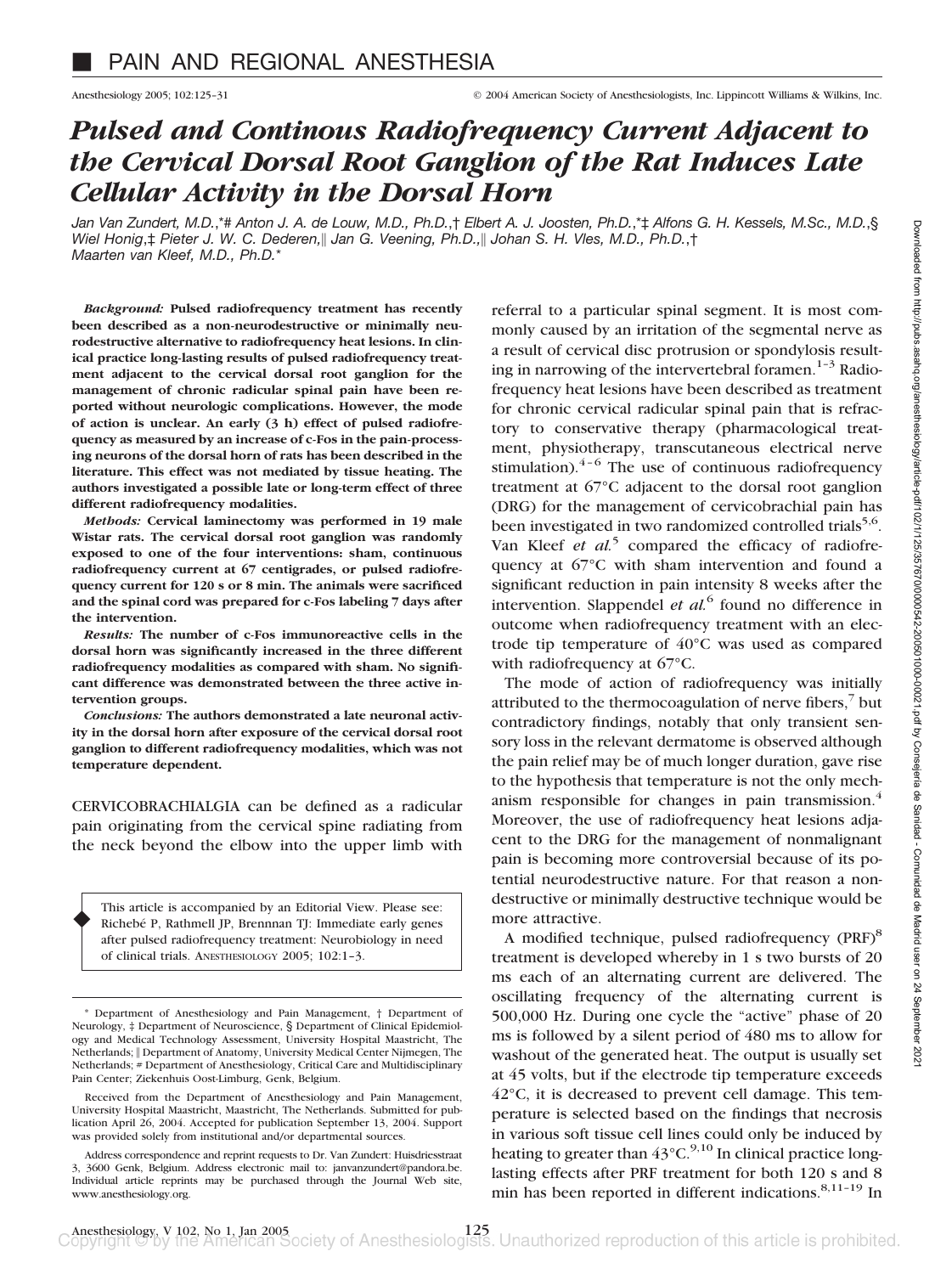a recent clinical audit PRF treatment (120 s) adjacent to the cervical DRG in patients with chronic cervicobrachialgia or cervicogenic headache showed a short-term clinical success in 72% of the patients and a mean duration of pain relief of 9.2 months. The median duration of action determined by the Kaplan Meier curve, however, is only 3 months, indicating a wide variability in clinical response.<sup>14</sup> Because of the variability in outcome and the use of different treatment protocols in clinical practice, further research on the mode of action is required.<sup>20</sup>

Sluijter *et al.*<sup>8</sup> suggested that the electric field rather than temperature induced changes in the nerve cells that were responsible for the pain relief observed in clinical practice. Exposure of cultured cells to an electric field is associated with up-regulation of the nonspecific intermediate-early gene marker, c-Fos, and also transcription of other, as yet unidentified, genes.<sup>21</sup> C-fos based functional anatomic mapping has been validated as a powerful technique to detect activated neurons. $22$  Evidence is accumulating to suggest that changes in early gene expression within the nervous system signal long-term adaptation within particular neural pathways. $^{23}$ 

In rats, exposure of the cervical DRG to PRF current showed an early significant increase in c-Fos-immunoreactive neurons in the superficial laminae I and II of the dorsal horn,  $3$  h after the procedure.<sup>24</sup> The late effect on the dorsal horn of PRF has not previously been studied. Also, although used routinely in the clinical setting, the effects of continuous radiofrequency (67°C) have not been investigated.

The aim of this study was to examine the late effect of different modes of radiofrequency current application (conventional radiofrequency 67°C, PRF during 120 s, and PRF during 8 min) adjacent to the cervical DRG in rats on the neuronal activity of the dorsal horn by identifying the inducible gene expression (c-Fos) 7 days after the intervention, a duration far beyond the normal window of c-Fos expression after an acute event. $22,23$  This may enhance the understanding of the underlying mechanism of the reported clinical effect.

# **Materials and Methods**

### *General Conditions*

All studies were conducted following the ethical guidelines of the International Association for the Study of Pain<sup>25</sup> and approved by the Local Animal Care Ethics Committee, Maastricht, The Netherlands. Three-monthold male Wistar rats bred by Charles River Laboratories (Sulzfeld, Germany) (weight, 275–335 g) were used for the experiments. All animals were housed at the University of Maastricht facility for experimental animals in individual standard rodent cages with sawdust bedding and food and water *ad libitum*. The housing room was air conditioned with a 12 h:12 h light:dark cycle (lights

on at 7:00 AM). Animals were checked daily for general condition and complications.

# *Surgical Procedure*

Rats were anesthetized by an intraperitoneal injection of sodium pentobarbital (Sanofi, Maassluis, The Netherlands) solved at 60 mg/ml and administered to the rats in a dose of 60 mg/kg.

The abdomen and cervical regions were shaved and the rat placed on an induction pad connected to a radiofrequency generator (Radionics, Burlington, MA). After identifying the cervical vertebra prominence as a landmark, a cervical hemilaminectomy was performed at the C5 and C6 levels. The corresponding DRG on the right side was identified and a 100 mm 30-gauge Levin cordotomy electrode (Radionics, Burlington, MA) with a 2 mm uninsulated tip was introduced adjacent to the DRG using a micro-manipulator (Leitz, Wetzlar, Germany).

After verifying the impedance, an indicator of the type of tissue surrounding the electrode tip, electrical stimulation was started at a rate of 50 Hz and 2 Hz. The rat was observed for withdrawal reaction of the right forelimb (50 Hz threshold). If muscle contractions were observed in the corresponding levels the stimulation threshold (2 Hz threshold) was noted.

All animals were unilaterally treated at one DRG on the right side with one of the four treatment modalities listed below. The treatment options were selected at random.

# *Treatment Groups*

In group 1 ( $n = 4$ ), the sham intervention group, the electrode was maintained in contact with the ganglion for 120 s, but no current was passed through the electrode. In group 2 ( $n = 5$ ), the continuous radiofrequency group, the dorsal root ganglion was heated by continuous radiofrequency current and maintained at a temperature of 67°C for 60 s. In group 3 ( $n = 5$ ), the pulsed radiofrequency 120 s group, the dorsal root ganglion was exposed to PRF for 120 s with a maximum temperature of 42°C. In group  $4$  (n = 5), the pulsed radiofrequency 8 min group, the dorsal root ganglion was exposed to PRF for 8 min with a maximum temperature of 42°C.

For all procedures impedance, temperature, ampere, voltage, and wattage were recorded at the start and the end of the intervention, if available. At the end of the treatment, the skin incision was closed with 3–0 silk sutures, and the animals were allowed to recover from anesthesia.

# *Observation of the Animals*

All animals were tested on the "grid walk" by an experienced observer who was unaware of the treatment (W.H.) within 48 h postoperatively and on the seventh day after intervention to observe potential treat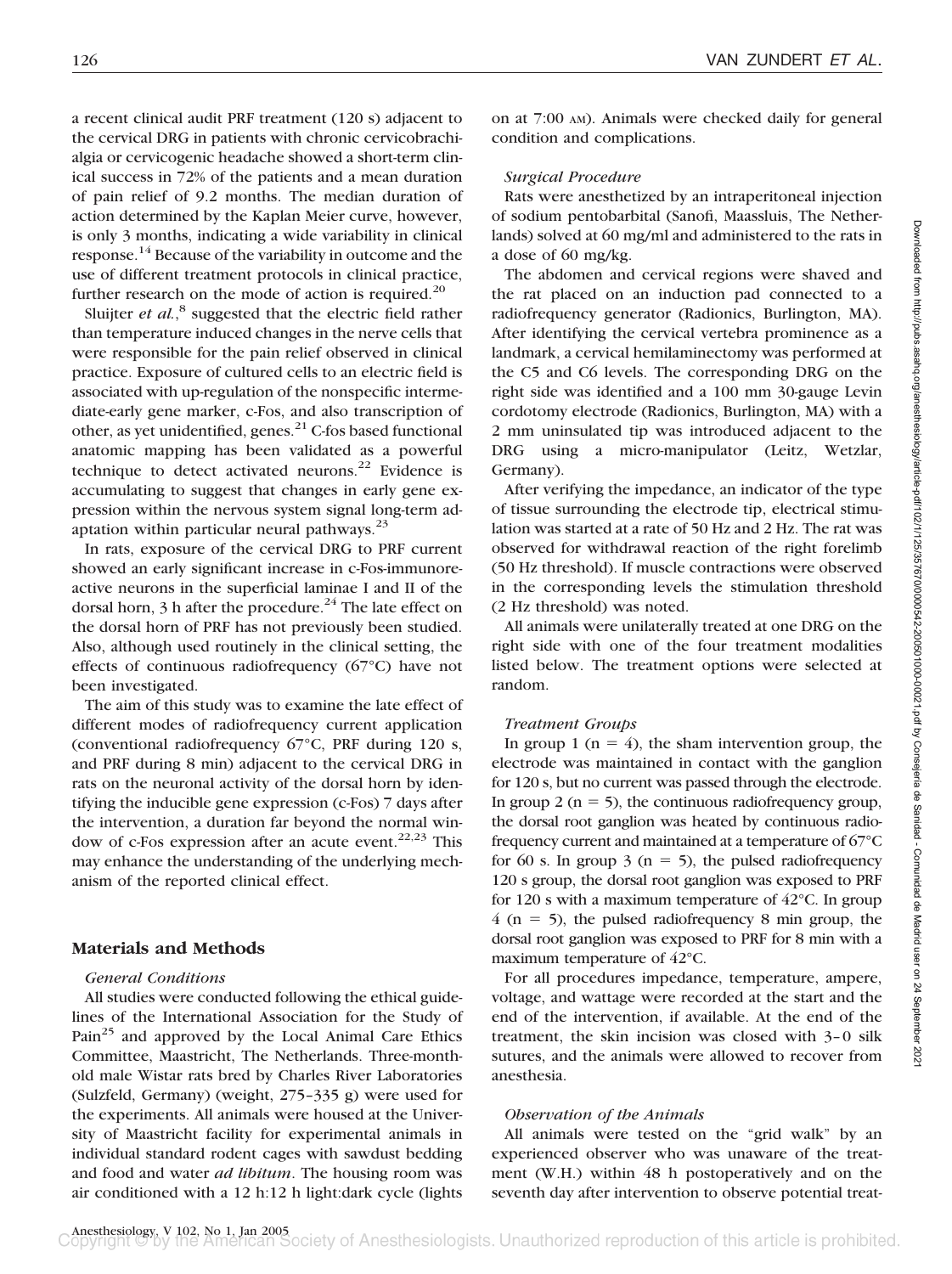ment influences on gait. In the grid walk test, a general evaluation of the sensory motor function of the forelimbs and hindlimbs, animals have to cross a 100-cm wire grid containing  $40 \times 40$  mm holes. Footfalls (the inability to grasp a grid with one of the limbs resulting in a drop of the foot below the plane of the grid) were counted<sup>26</sup>

#### *Tissue Preparation*

At postoperative day 7, the rats were deeply anesthetized by an intraperitoneal injection of sodium pentobarbital (Sanofi, Maassluis, The Netherlands 60 mg/kg) and perfused transcardially with a flush of Tyrode solution (pH 7.4) followed by phosphate-buffered 4% paraformaldehyde (pH 7.4). The total cervical spinal cord was dissected and postfixed in phosphate-buffered 4% paraformaldehyde overnight at 4°C. The spinal cord was then divided into parts comprising one segment each and embedded in 10% porcine gelatin. The gelatin cups were allowed to harden on ice for 1 h and postfixed in phosphate-buffered 4% paraformaldehyde for 2 h. The tissue was cryoprotected in 15% sucrose in Tris-buffered saline overnight at 4°C and frozen in a liquid nitrogen cooled bath with 2-methylbutane 99%. Subsequently, cryostat sections (30  $\mu$ m) were cut (Leica CM3050; Cryostat, Wetzlar, Germany) and collected in 0.1M phosphate-buffered saline (PBS).

#### *Immunocytochemistry*

Sections were rinsed in 0.1 M PBS for 10 min, using the free-floating method. The following incubations have been carried out at room temperature. The sections were incubated with 0.3% hydrogen peroxide (against endogenous peroxidase) for 30 min in 0.1 M PBS and subsequently washed 3 times in 0.1M PBS during 20 min. A preincubation in 0.1 M PBS with 0.1% bovine serum albumin and 0.2% Triton-X-100 (PBS-BT) was carried out for 30 min before the overnight incubation with rabbitanti-c-Fos (1:20 000) (Santa Cruz Biotechnology Inc. SC-052, Santa Cruz, CA) in 0.1 M PBS-BT. After rinsing 3 times with 0.1M PBS for 20 min, the sections were incubated with donkey-antirabbit immunoglobulin G biotin conjugated 1:1500 in 0.1M PBS-BT (Jackson ImmunoResearch Laboratories Inc., Westgrove, PA) for 90 min. Then after three washes in 0.1 M PBS, sections were incubated with Vector ABC-Elite (Vector Laboratories, Ltd., Burlingame, CA) (1:800 M in 0.1 M PBS-BT) for 90 min followed by a preincubation with Di-aminobenzidine-Ni solution without perhydrol for 10 min. Then sections were incubated with Di-amino-benzidine-Ni solution with perhydrol for exactly 10 min. Finally, sections were rinsed three times for 20 min in 0.1 M PBS and then mounted on gelatin-coated object glasses (0.5% gelatin  $+$  0.05% potassium chrome (III) sulfate), dried overnight in the oven at 37°C. Slices are dehydrated in alcohol series and cleared in Xylol before mounting

them in Entellan. Omission of the primary antibody was used for negative controls. The slices received a code allowing blinded counting of c-Fos immunoreactive cells.

#### *Analysis*

Quantification of the number of c-Fos immunoreactive cells in the dorsal horn was performed for each animal in one section (30  $\mu$ m) of the C5 and C6 levels, both ipsilateral and contralateral. Counting was done by a blinded and experienced investigator (W.H.). A second investigator (E.J.), also blinded to the origin of the slices, performed control counting of randomly selected preparations.

To describe the distribution of the c-Fos immunoreactive in the dorsal horn, the median was calculated for the sum of C5 and C6 at the ipsilateral and contralateral side for the four treatment groups. The sum of C5 and C6 were used for further analysis. Differences between the four study groups were compared using the Kruskal-Wallis test, and if this test was significant the sham group was pairwise compared with the active groups using the Mann–Whitney U test. Ipsilateral *versus* contralateral comparison of the number of c-Fos immunoreactive cells in the dorsal horn was analyzed by a Wilcoxon signed rank test. For all analyses significance was reached if  $P \leq 0.05$ .

#### **Results**

A total of 19 rats were investigated, four in the sham and five in each active intervention group (radiofrequency at 67°C, PRF 120 s, and PRF 8 min). The sections of two rats could not be analyzed because they were not anatomically intact, thus not allowing the determination of the level and a correct count of the c-Fos immunoreactive cells. The results presented refer to the c-Fos immunoreactive counted cells in the sections of 17 animals. All data are shown in table 1. The preintervention details are not significantly different between the groups: weight  $(P = 0.99)$ , stimulation threshold at 50 Hz ( $P = 0.09$ ), at 2 Hz ( $P = 0.2$ ), and start impedance  $(P = 0.07)$ .

The animals did not show postoperative complications during the 7-day observation period.

All animals performed well on the grid walk, when tested within 48 h and 7 days post-intervention, indicating that the surgical intervention did not result in major sensory motor impairment of the forelimbs or hindlimbs. No aberrations in gait (footfalls), even with special attention to the right forelimb, were observed.

Quantification of c-Fos immunoreactive cells in the dorsal horn was performed for each animal at the C5 and C6 levels. To avoid double counting of cells, only one section of 30  $\mu$ m was used per level. The number of cells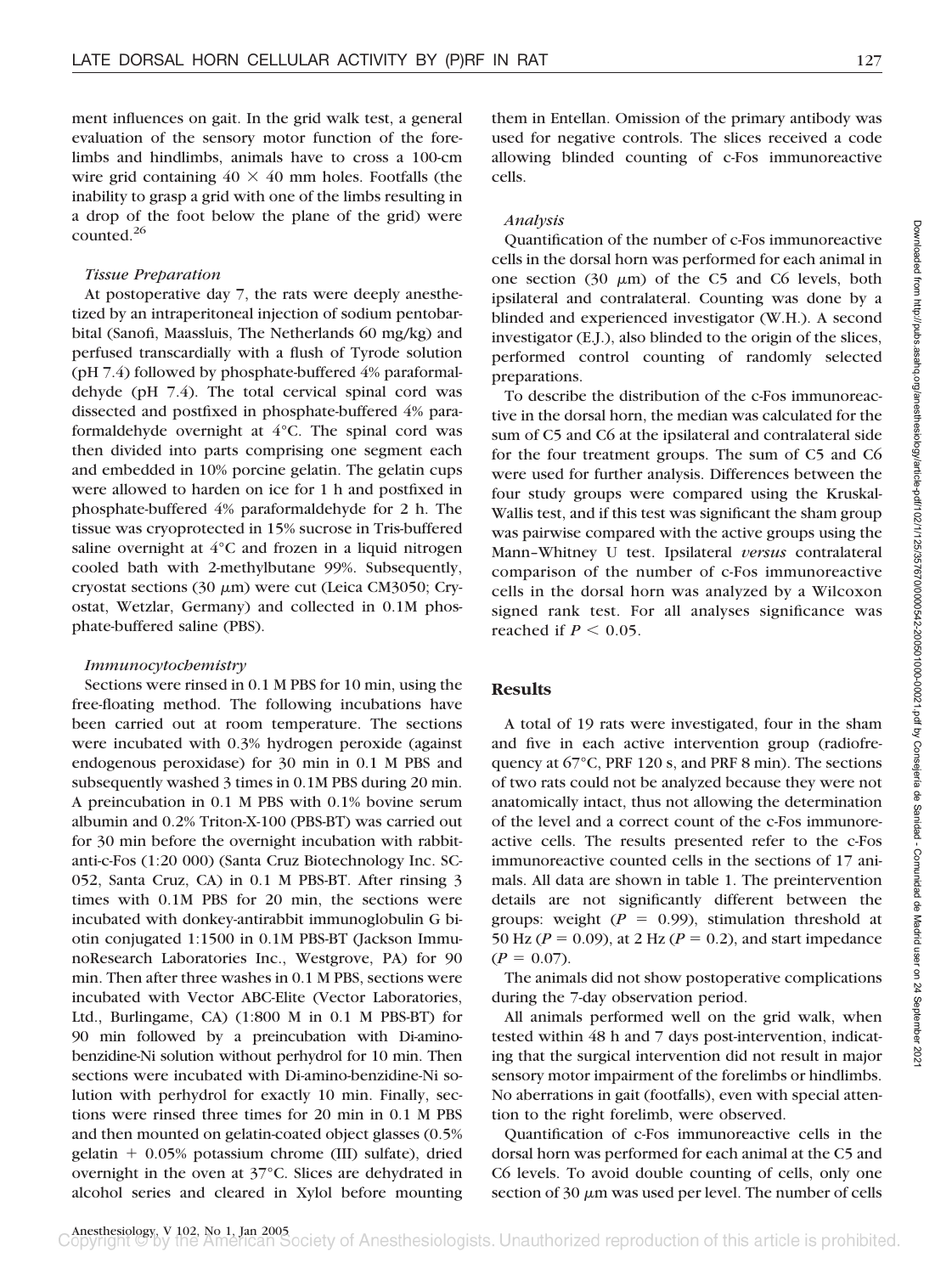|  | Table 1. Animal pretreatment details, treatment parameters and number of c-Fos-IR cells |  |  |
|--|-----------------------------------------------------------------------------------------|--|--|
|  |                                                                                         |  |  |

|                 |               |                  | Stimulation<br>threshold<br>1.0 <sub>ms</sub> |        | Impedance<br>$(\Omega)$ |      | Temperature<br>$(^{\circ}C)$ |     | mAmp  |     | Volt  |     | Watt                     |     | c-Fos-IR cells |               |
|-----------------|---------------|------------------|-----------------------------------------------|--------|-------------------------|------|------------------------------|-----|-------|-----|-------|-----|--------------------------|-----|----------------|---------------|
| Rat             | Weight<br>(g) | Group            | 50 Hz                                         | $2$ Hz | start                   | end  | start                        | end | start | end | start | end | start                    | end | ipsilateral    | contralateral |
| RF <sub>2</sub> | 317           | sham             | 0.5                                           | 0.6    | 1180                    | 1180 | 32                           | 32  |       |     |       |     |                          |     | 0              | 3             |
| RF <sub>7</sub> | 309           | sham             | 0.3                                           | 0.4    | 1930                    | 1930 | 30                           | 30  |       |     |       |     |                          |     | 6              | 6             |
| <b>RF 10</b>    | 303           | sham             | 0.85                                          | 0.9    | 1340                    | 1340 | 32                           | 32  | -     |     |       |     |                          |     | 5              | 8             |
| <b>RF 13</b>    | 289           | sham             | 0.45                                          | 0.5    | 1480                    | 1480 | 33                           | 33  | -     |     |       |     |                          |     | 3              | 3             |
| RF <sub>1</sub> | 309           | RF 67°C 60 s     | 0.15                                          | 0.19   | 628                     | 530  | 32                           | 67  | 18    | 18  | 10    | 10  | 0.2                      | 0.2 | 9              | 9             |
| RF4             | 279           | RF 67°C 60 s     | 0.3                                           | 0.33   | 1620                    | 1090 | 31                           | 67  | 0.8   | 0.8 | 14    | 14  | 0.1                      | 0.1 | 16             | 10            |
| RF <sub>9</sub> | 279           | RF 67°C 60 s     | 0.4                                           | 0.45   | 950                     | 798  | 33                           | 67  | 27    | 21  | 18    | 15  | 0.5                      | 0.4 | n.c.           | n.c.          |
| <b>RF 15</b>    | 310           | RF 67°C 60 s     | 0.3                                           | 0.4    | 1350                    | 945  | 31                           | 67  | 15    | 12  | 15    | 15  | 0.1                      | 0.1 | 12             | 10            |
| <b>RF 19</b>    | 335           | RF 67°C 60 s     | 0.11                                          | 0.12   | 1350                    | 1070 | 30                           | 67  | 15    | 14  | 14    | 12  | 0.2                      | 0.1 | 43             | 18            |
| RF <sub>3</sub> | 310           | <b>PRF 120 s</b> | 0.5                                           | 0.6    | 1180                    | 980  | 31                           | 39  | 27    | 30  | 45    | 45  | -                        | -   | 37             | 33            |
| RF <sub>6</sub> | 308           | <b>PRF 120 s</b> | 0.3                                           | 0.35   | 694                     | 580  | 29                           | 42  | 62    | 69  | 45    | 45  | -                        | -   | 34             | 30            |
| <b>RF 12</b>    | 285           | <b>PRF 120 s</b> | 0.1                                           | 0.13   | 922                     | 790  | 32                           | 40  | 45    | 47  | 45    | 45  | -                        | -   | n.c.           | n.c.          |
| <b>RF 14</b>    | 275           | <b>PRF 120 s</b> | 0.4                                           | 0.43   | 1330                    | 1150 | 32                           | 42  | 23    | 27  | 45    | 45  | -                        | -   | 18             | 21            |
| <b>RF 17</b>    | 332           | <b>PRF 120 s</b> | 0.5                                           | 0.52   | 993                     | 855  | 32                           | 42  | 30    | 32  | 45    | 45  | $\overline{\phantom{0}}$ | -   | 10             | 15            |
| RF <sub>5</sub> | 289           | PRF 8 min        | 0.24                                          | 0.3    | 740                     | 641  | 31                           | 42  | 48    | 51  | 45    | 43  | -                        |     | $\overline{7}$ | 9             |
| RF <sub>8</sub> | 297           | PRF 8 min        | 0.12                                          | 0.15   | 1070                    | 987  | 31                           | 40  | 25    | 34  | 45    | 45  | $\overline{\phantom{0}}$ | -   | 46             | 12            |
| <b>RF 11</b>    | 308           | PRF 8 min        | 0.15                                          | 0.23   | 998                     | 765  | 32                           | 41  | 43    | 59  | 45    | 45  | -                        | -   | 18             | 11            |
| <b>RF 16</b>    | 318           | PRF 8 min        | 0.35                                          | 0.35   | 1350                    | 1110 | 33                           | 41  | 21    | 30  | 45    | 45  | -                        |     | 44             | 4             |
| <b>RF 18</b>    | 294           | PRF 8 min        | 0.15                                          | 0.17   | 1100                    | 882  | 33                           | 42  | 22    | 30  | 45    | 45  |                          |     | 32             | 39            |

The anatomical preparations of rat V9 and V12 could not be counted (n.c.).

c-Fos-IR = c-Fos immunoreactive;  $RF =$  radiofrequency; PRF = pulsed radiofrequency.

were added and presented per side in table 1. The number of c-Fos immunoreactive cells among the four study groups were significantly different for the ipsilateral side ( $P = 0.03$ ) and the contralateral side ( $P = 0.02$ ) (Kruskal-Wallis test). The animals that received a sham procedure showed a relatively low number of c-Fos immunoreactive cells. A significant increase in the number of c-Fos immunoreactive cells is observed in all sections of the animals that received active intervention as compared with sham operated animals ( $P < 0.05$ ) (Mann–Whitney U test) (table 2). The typical nuclear stained c-Fos cells were mainly localized in the dorsal horn as shown in figure 1. No c-Fos immunoreactive cells were observed in the ventral or intermediate gray matter zones of the spinal cord.

A few c-Fos immunoreactive cells were observed in lamina X, surrounding the central canal. Control incubations (absence of the primary antibody and using 0.1 M PBS-BT only) were negative (fig. 1). Inspection of c-Fos expression at other spinal segments than C5–C6 did not show a particular increase at those levels.

No statistically significant difference in the number of c-Fos immunoreactive cells was noted between the active intervention groups. No significant difference was reached for the comparison between the number of c-Fos immunoreactive cells between the ipsilateral and the contralateral sides for the combined data of all animals  $(P = 0.20)$ . Even for the c-Fos immunoreactive cell counts of only the animals that underwent active intervention, no significant difference was noted ( $P = 0.12$ ). There was, however, a trend towards a higher number of c-Fos immunoreactive cells on the ipsilateral side.

### **Discussion**

PRF has recently been introduced as a non-neurodestructive or minimally neurodestructive alternative to radiofrequency for the management of chronic pain.<sup>8</sup> The mode of action of radiofrequency is not yet clear. The selective effect of radiofrequency lesions on small A- $\delta$  and C fibers, followed by a delayed effect on fibers in

|  |  | Table 2. Median number (range) of c-Fos-IR cells and P values |  |
|--|--|---------------------------------------------------------------|--|

|                            |                  | Median number (range) of c-Fos-IR cells in C5/C6 |                    |               |  |  |  |  |  |
|----------------------------|------------------|--------------------------------------------------|--------------------|---------------|--|--|--|--|--|
|                            | Ipsilateral side | P versus Sham                                    | Contralateral side | P versus Sham |  |  |  |  |  |
| Sham $(n = 4)$             | $5(0-6)$         | -                                                | $4.5(3-8)$         |               |  |  |  |  |  |
| RF 67 $^{\circ}$ C (n = 4) | $16(9-43)$       | 0.02                                             | $10(9-18)$         | 0.02          |  |  |  |  |  |
| PRF 120 s (n = 4)          | 34 (10–37)       | 0.02                                             | $25.5(15-33)$      | 0.02          |  |  |  |  |  |
| PRF 8 min $(n = 5)$        | $38(7 - 46)$     | 0.01                                             | $11(4-39)$         | 0.049         |  |  |  |  |  |

Downloaded from http://pubs.asahq.org/anesthesiology/article-pdf11021/1125/3576700000542-20050100021.pdf by Consejeria de Sanidad a Sanidad - Comunidad de Madrid user on 24 September 202 Downloaded from http://pubs.asahq.org/anesthesiology/article-pdf/102/1/125/357670/0000542-200501000-00021.pdf by Consejería de Sanidad - Comunidad de Madrid user on 24 September 2021

c-Fos-IR = c-Fos-immunoreactive;  $RF =$  radiofrequency; PRF = pulsed radiofrequency.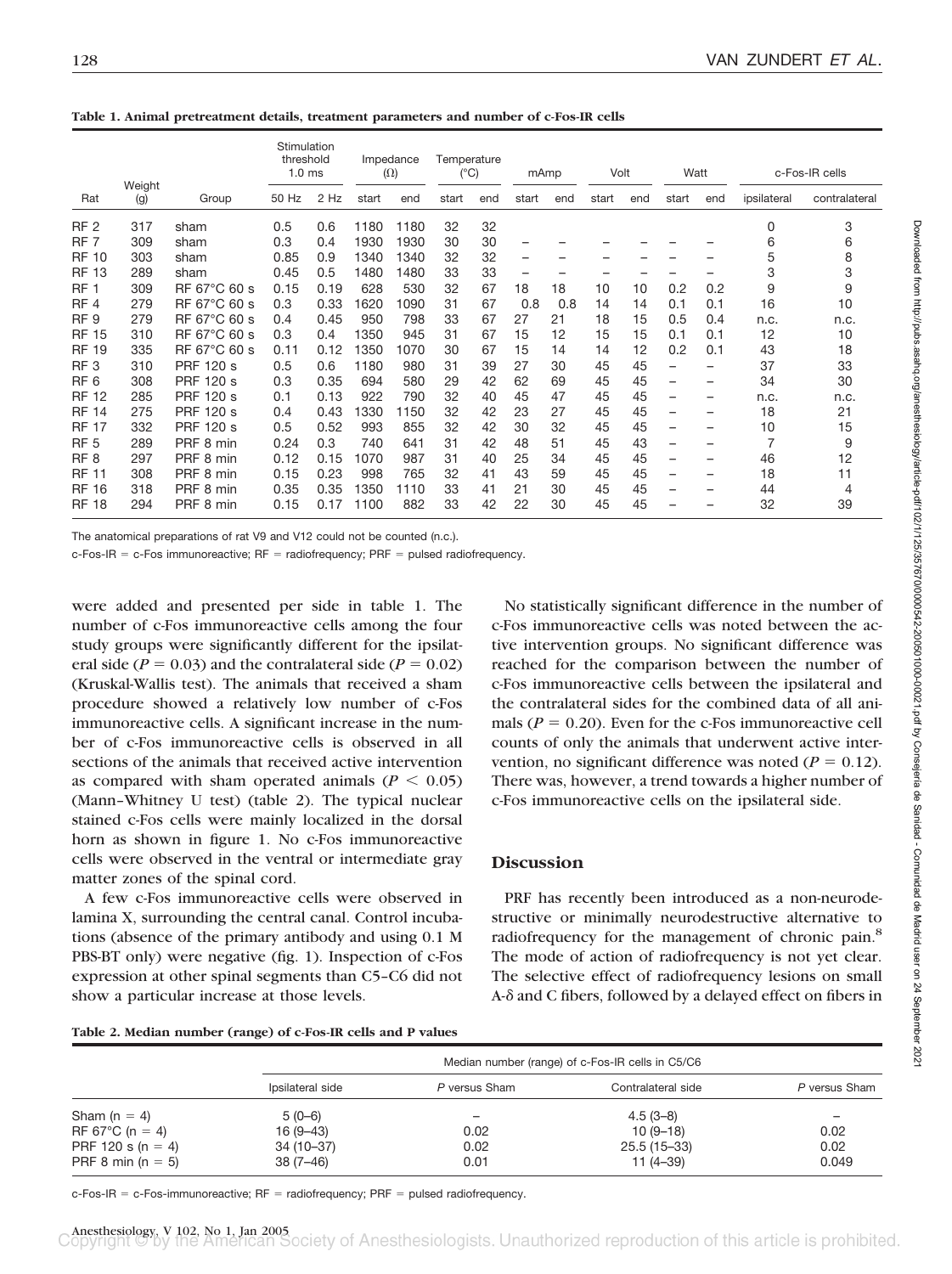



**Fig. 1. Transverse sections of the cervical spinal cord at C5: nuclear c-Fos immunoreactive cells located in the dorsal horn of an animal treated with pulsed radiofrequency adjacent to the dorsal root ganglion (***A***) as compared with a sham operated animal (***B***). Schematic drawing of a transverse section of rat spinal cord at C5. The position of the area shown in** *A* **and** *B* **is indicated (***C***).**

the A- $\alpha$  and  $\beta$  group, has been described in the cat.<sup>27</sup> Although a fiber-selective effect is suggested, other authors have described an "indiscriminate" effect on all types of peripheral fibers in the beagle dog.<sup>7</sup> Further-

more, radiofrequency at 67°C adjacent to the DRG of the goat produced proliferation of satellite cells and regeneration of damaged nerve fibers 2 weeks after the intervention, without microscopically observable signs of tissue damage (*e.g.*, necrosis).<sup>28</sup> Considering the contradictory findings regarding the selectivity in nerve fiber destruction it is assumed that mechanisms other than thermocoagulation are also involved in its mode of action.

Because pain transmission is modulated in the dorsal gray matter, we investigated the late effect in the rat dorsal horn of continuous and pulsed (120 s and 8 min) radiofrequency current adjacent to the cervical DRG *versus* sham intervention. Our study results demonstrate a late or sustained effect of the three different radiofrequency current delivery modalities 7 days after the intervention. We observed a significant increase of c-Fos expression in the dorsal horn of animals that underwent active intervention compared with the sham-operated controls. An early increase in c-Fos immunoreactive cells in lamina I and II of the dorsal horn has been described after pulsed radiofrequency.<sup>24</sup> Here we demonstrated an additional late c-Fos activity with a bilateral response. Under basal conditions the detectable c-Fos concentrations are very low, $^{29}$  a finding that was confirmed in the sections of the sham-operated animals and also in sections from higher and lower segments of the spinal cord of animals from the active groups. After an acute challenge c-Fos proteins, nonspecific markers for cellular activity, are induced within a few minutes and the maximum concentrations occur between 1 and 3 h.<sup>22,30-35</sup> In addition another peak of c-Fos expression was seen within the deep layers, commencing at 8 h and peaking at 16 h. This second wave of labeling started ipsilaterally and spread to become bilateral. $^{23}$  For this reason we selected the time point of 7 days after the intervention to evaluate the late effect because it is far beyond the described window of c-Fos expression after an acute event. Our findings indicate no significant difference in neuronal activity in the dorsal horn of animals after radiofrequency and the modified technique PRF. These results further support our hypothesis that temperature is not an important factor for the obtained effect on c-Fos expression. In addition, Cahana *et al.*<sup>36</sup> demonstrated in a cell culture model that the acute effects of PRF are more reversible and less destructive than continuous radiofrequency even under nonthermal conditions.

It is well known that stimulation of central nervous system neurons with rectangular electrical pulses can induce immediate early gene expression, *e.g.*, the inducible transcription factor c-Fos. These immediate early gene products are involved in triggering the long-term changes in gene expression that underlie neuronal plasticity.<sup>24</sup> Alterations in the genetic program of neurons underlie the central nervous system changes responsible for long-term potentiation and other phenomena.<sup>37</sup> Ran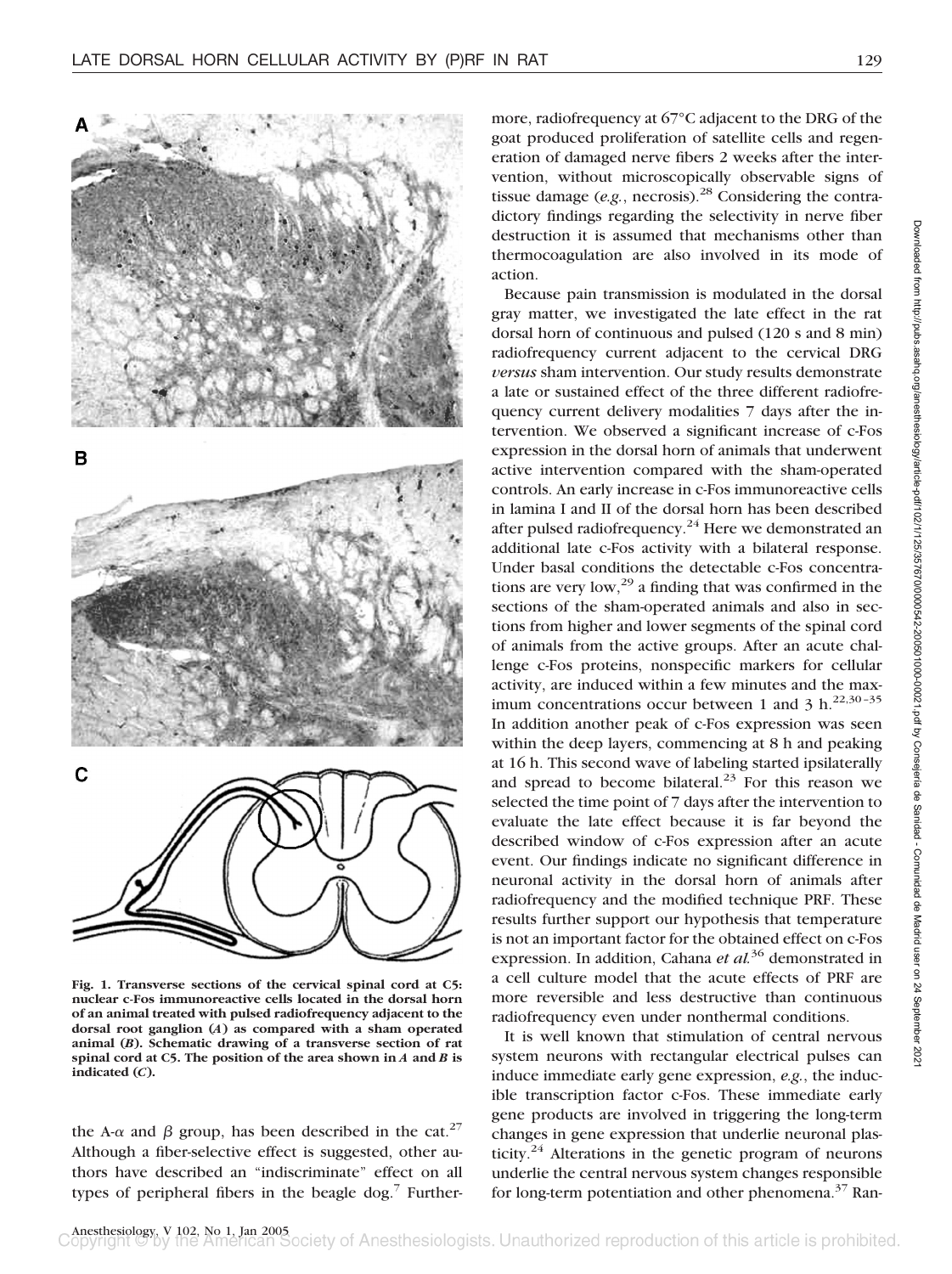dic *et al.*<sup>38</sup> reported that brief high-frequency electrical stimulation of primary afferent fibers produced a longterm potentiation or long-term depression of fast monosynaptic and polysynaptic excitatory postsynaptic potentials in a high proportion of dorsal horn neurons. A distinct long-lasting modulation of synaptic efficiency can be induced at primary afferent synapses with neurons in the superficial laminae of the spinal dorsal horn by high-frequency stimulation of dorsal root afferents. These changes may be physiologically relevant for transmission and integration of sensory information. Furthermore, Sandkühler *et al.*<sup>39</sup> identified a robust long-term depression of synaptic transmission in substantia gelatinosa neurons that can be induced by low-frequency stimulation of primary afferent A- $\delta$  fibers, which may be relevant for long-lasting segmental antinociception after afferent stimulation. This is in accordance with our results, which indicate that PRF, delivered at 2 Hz during 120 s and 8 min, produced late changes in the dorsal horn. These changes may also contribute to the mode of action of the different radiofrequency techniques. Based on our experiments, we were not able to explain the difference in neuronal effects between radiofrequency and PRF. Further controlled experimental studies on the efficacy and safety of pulsed radiofrequency should be performed to establish the differential characteristics observed in clinical practice. Our observations on late bilateral c-Fos expression in the rat suggest that bilateral effects might be obtained in clinical practice. To our knowledge this has not been investigated. Further clinical research is needed to evaluate this potential bilateral response.

### **Conclusions**

Exposure of the cervical DRG to continuous radiofrequency (67°C) and PRF current induces increased cellular activity in the dorsal horn ipsilateral and contralateral 7 days after the intervention. The hereby demonstrated late and temperature-independent cellular activity in the rat spinal cord after application of different radiofrequency modalities is suggested to be part of the underlying mechanism during clinical use of pulsed radiofrequency.

The authors thank Marcel Durieux, M.D., Ph.D., Professor, Department of Anesthesiology, University of Virginia, Charlottesville, Virginia, and Robert Pearlstein, Ph.D., Associate Professor, Department of Neurosurgery/ Anesthesiology, Duke University Medical Center, Durham, North Carolina, for their constructive remarks on the manuscript, and Nicole Van den Hecke, Administrative Research Coordinator, Multidisciplinary Pain Centre, Ziekenhuis Oost-Limburg, Genk, Belgium.

### **References**

1. Sluijter ME, Koetsveld-Baart CC: Interruption of pain pathways in the treatment of the cervical syndrome. Anaesthesia 1980; 35:302–7

2. Bland J: Cervical spine syndromes. J Muscoloskel Med 1986; 3:23–41

3. Merskey H, Bogduk N: Classification of Chronic Pain: Descriptions of

Chronic Pain Syndromes and Definitions of Pain Terms. Seattle, IASP Press, 1994, pp 11–16

4. van Kleef M, Spaans F, Dingemans W, Barendse GAM, Floor E, Sluijter ME: Effects and side effects of a percutaneous thermal lesion of the dorsal root ganglion in patients with cervical pain syndrome. Pain 1993; 52:49–53

5. van Kleef M, Lousberg R, Liem L, Barendse G, Kessels F, Sluijter M: Radiofrequency lesion adjacent to the dorsal root ganglion for cervicobrachial pain: A prospective double blind randomized study. Neurosurgery 1996; 38:1127–32

6. Slappendel R, Crul BJ, Braak GJJ, Geurts JW, Booij LHDJ, Voerman VF, de Boo T: The efficacy of radiofrequency lesioning of the cervical spinal dorsal root ganglion in a double blinded randomized study: No difference between 40 °C and 67 °C treatments. Pain 1997; 73:159–63

7. Smith HP, McWhorter JM, Challa VR: Radiofrequency neurolysis in a clinical model: Neuropathological correlation. J Neurosurg 1981; 55:246–53

8. Sluijter ME, Cosman ER, Rittman IIWB, van Kleef M: The effects of pulsed radiofrequency field applied to the dorsal root ganglion: A preliminary report. Pain Clinic 1998; 11:109–17

9. Yonezawa M, Otsuka T, Matsui N, Tsuji H, Kato KH, Moriyama A, Kato T: Hyperthermia induces apoptosis in malignant fibrous histiocytoma cells *in vitro*. Int J Cancer 1996; 66:347–51

10. Hildebrandt B, Wust P, Ahlers O, Dieing A, Sreenivasa G, Kerner T, Felix R, Riess H: The cellular and molecular basis of hyperthermia. Crit Rev Oncol Hematol 2002; 43:33–56

11. Munglani R: The longer term effect of pulsed radiofrequency for neuropathic pain. Pain 1999; 80:437–9

12. Van Zundert J, Brabant S, Van de Kelft E, Vercruyssen A, Van Buyten JP: Pulsed radiofrequency treatment of the Gasserian ganglion in patients with idiopathic trigeminal neuralgia. Pain 2003; 104:449–52

13. Mikeladze G, Espinal R, Finnegan R, Routon J, Martin D: Pulsed radiofrequency application in treatment of chronic zygapophyseal joint pain. Spine J 2003; 3:360–2

14. Van Zundert J, Lamé IE, de Louw A, Jansen J, Kessels F, Patijn J, van Kleef M: Percutaneous Pulsed Radiofrequency Treatment of the Cervical Dorsal Root Ganglion in the Treatment of Chronic Cervical Pain Syndromes: A Clinical Audit. Neuromodulation 2003; 6:6–14

15. Padfield N. Pulsed radiofrequency treatment, a novel form of "on-off" neuromodulation, 6th INS World Congress (abstract). Madrid, International Neuromodulation Society, 2003, p 68

16. Padfield N. Pulsed radiofrequency treatment to the C2 and C3 dorsal root ganglia in refractory occipital neuralgia, a reliable alternative to peripheral nerve stimulation? 6th INS World Congress (abstract). Madrid, International Neuromodulation Society, 2003, p 68

17. Gofeld M. Pulsed radiofrequency treatment of intractable meralgia paresthetica: Case study, 6th INS World Congress (abstract). Madrid, International Neuromodulation Society, 2003, p 58

18. Ahadian FM: Pulsed radiofrequency neurotomy: Advances in pain medicine. Curr Pain Headache Rep 2004; 8:34–40

19. Cohen SP, Foster A: Pulsed radiofrequency as a treatment for groin pain and orchialgia. Urology 2003; 61:645xxi–645xxiii.

20. Abejon D, Reig E: Is Pulsed radiofrequency a neuromodulation technique? Neuromodulation 2003; 6:1–3

21. Archer S, Li TT, Evans AT, Britland ST, Morgan H: Cell reactions to dielectrophoretic manipulation. Biochem Biophys Res Comm 1999; 257:687–98

22. Kovacs KJ: c-Fos as a transcription factor: A stressful (re)view from a functional map. Neurochem Int 1998; 33:287–97

23. Munglani R, Hunt SP: Proto-oncogenes: basic concepts and stimulation induced changes in the spinal cord. Prog Brain Res 1995; 104:283–98

24. Higuchi Y, Nashold BS, Sluijter ME, Cosman E, Pearlstein RD: Exposure of the dorsal root ganglion in rats to pulsed radiofrequency currents activates dorsal horn lamina I and II neurons. Neurosurgery 2002; 50:850–6

25. Zimmermann M: Ethical guidelines for investigation of experimental pain in conscious animals. Pain 1983; 16:109–10

26. Houweling DA, Lankhorst AJ, Gispen WH, Bar PR, Joosten EA: Collagen containing neurotrophin-3 (NT-3) attracts regrowing injured corticospinal axons in the adult rat spinal cord and promotes partial functional recovery. Exp Neurol 1998; 153:49–59

27. Letcher FS, Goldring S: The effect of radiofrequency current and heat on peripheral nerve action potential in the cat. J Neurosurg 1968; 29:42–7

28. de Louw AJA, Vles HSH, Freling G, Herpers MJHM, Arends JW, van Kleef M: The morphological effects of radiofrequency lesion adjacent to the dorsal root ganglion (RF-DRG): An experimental study in the goat. Eur J Pain 2001; 5:169–74

29. Hughes P, Lawlor P, Dragunow M: Basal expression of Fos, Fos-related, Jun, and Krox 24 proteins in rat hippocampus. Brain Res Mol Brain Res 1992; 13:355–7

30. Kovacs KJ, Sawchenko PE: Sequence of stress-induced alterations in indices of synaptic and transcriptional activation in parvocellular neurosecretory neurons. J Neurosci 1996; 16:262–273

31. Sonnenberg JL, Macgregor-Leon PF, Curran T, Morgan JI: Dynamic alterations occur in the levels and composition of transcription factor AP-1 complexes after seizure. Neuron 1989; 3:359–65

32. Imaki T, Shibasaki T, Hotta M, Demura H: Intracerebroventricular administration of corticotropin-releasing factor induces c-fos mRNA expression in brain